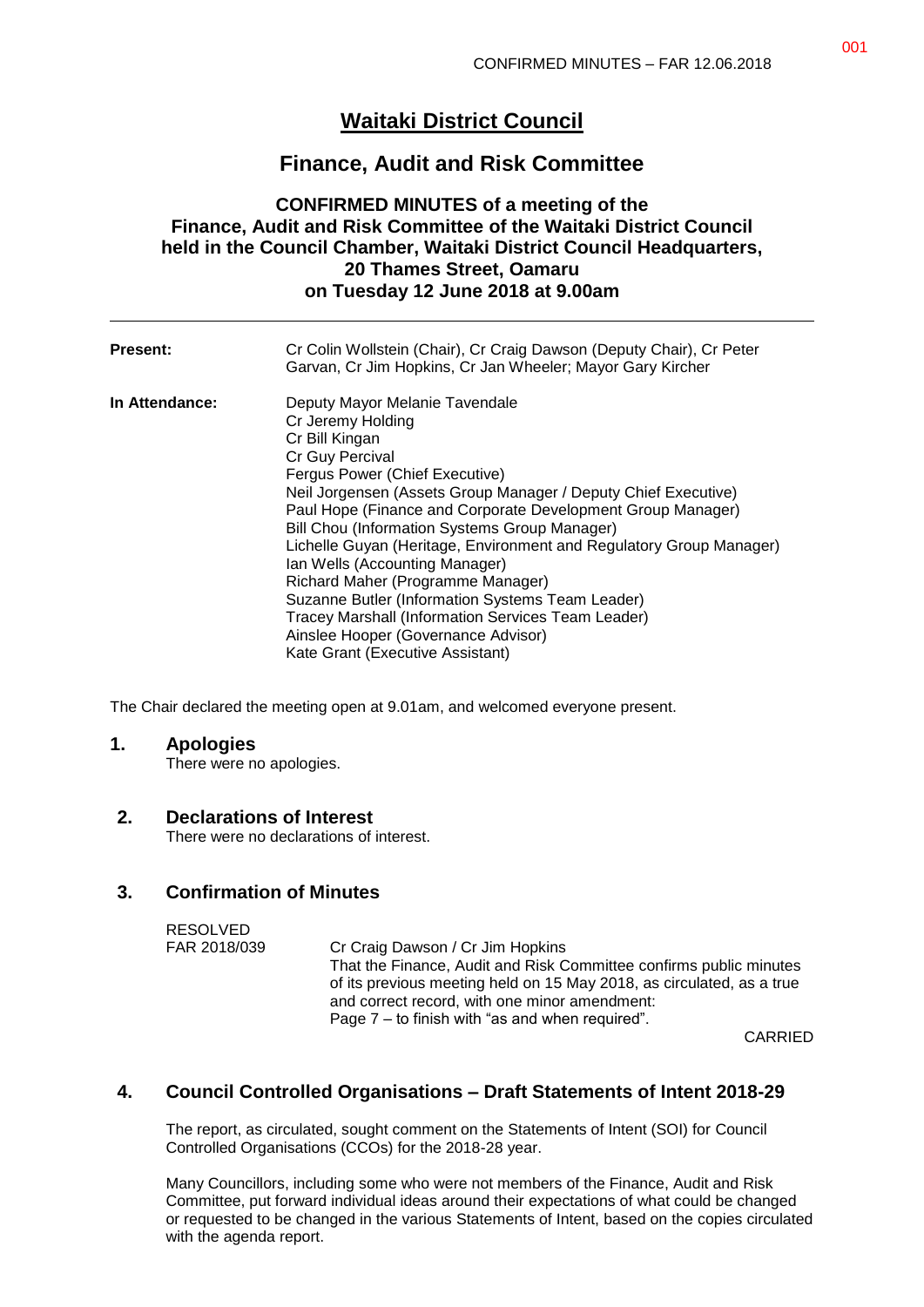One consensus point was that the resolution should exclude any reference to "formal" and simply note that they were "comments" for passing back to CCOs for consideration.

Mayor Gary Kircher noted that, whilst ideas had been put forward by Councillors, there had been no agreement by the Committee about what was to be passed back to the CCOs by officers. Instead, he suggested that Committee members agree or disagree on each of the points that had been made. This suggestion was AGREED.

Committee members then AGREED the following comments, for Group Manager Paul Hope to pass on to CCOs for their consideration.

#### **Omarama Airfield Limited**

- Under 2.3 to broaden the objectives to consider all flying activities, with gliding to be a primary activity but also to include reference to recreational flying too.
- A director may attend the half-year report presentation to Council
- Comment about openness to and exploration of new opportunities (eg opportunities for OAL that may arise from the Christchurch-based International Aviation Academy of New Zealand establishing operations at the Oamaru Airport)

#### **Tourism Waitaki**

- Recognise in some way Council's increased presence in the economic development function
- Emphasise collection of data
- Delete references to "events" in the objectives section
- There is a missing "no" under 4.1 (a), second paragraph, before the phrase "cost-effective internal control systems ….:
- Remove the detailed references to i-site locations; not required

#### **Waitaki District Health Services Limited**

- Under 2.2, there needs to be further explanation about what the inclusion of [the undefined] "medical" means
- Under 2.2, add "men's health"
- Under 2.5, bulletpoint 4, some clarity is required

#### **Whitestone Contracting Limited**

- Add a new objective to actively pursue innovation and technology
- Add a reference to potentially using government incentives to grow its business
- Revise the bulletpoints so that the starting words of each flow on from the opening cover statement

RESOLVED

FAR 2018/040 Cr Jim Hopkins / Cr Craig Dawson

That the Finance Audit and Risk Committee:

- 1. provides agreed comments (as recorded above) on the Statements of Intent as presented; and
- 2. instructs officers to pass the agreed comments provided under 1 above to the relevant Board prior to receiving the final documents.

CARRIED

# **5. Monthly Financial Report – 2018, Period 10 – April 2018**

The report, as circulated, reviewed results for the ten months to 30 April 2018.

Group Manager Paul Hope clarified that Accounting Manager Ian Wells had initiated a revised format for the report, especially on pages 36 and 37, which he hoped was easier to reference and more informative. In response, the Chair thanked Mr Wells for his efforts, and commended him on the very clear commentary that the report now provided.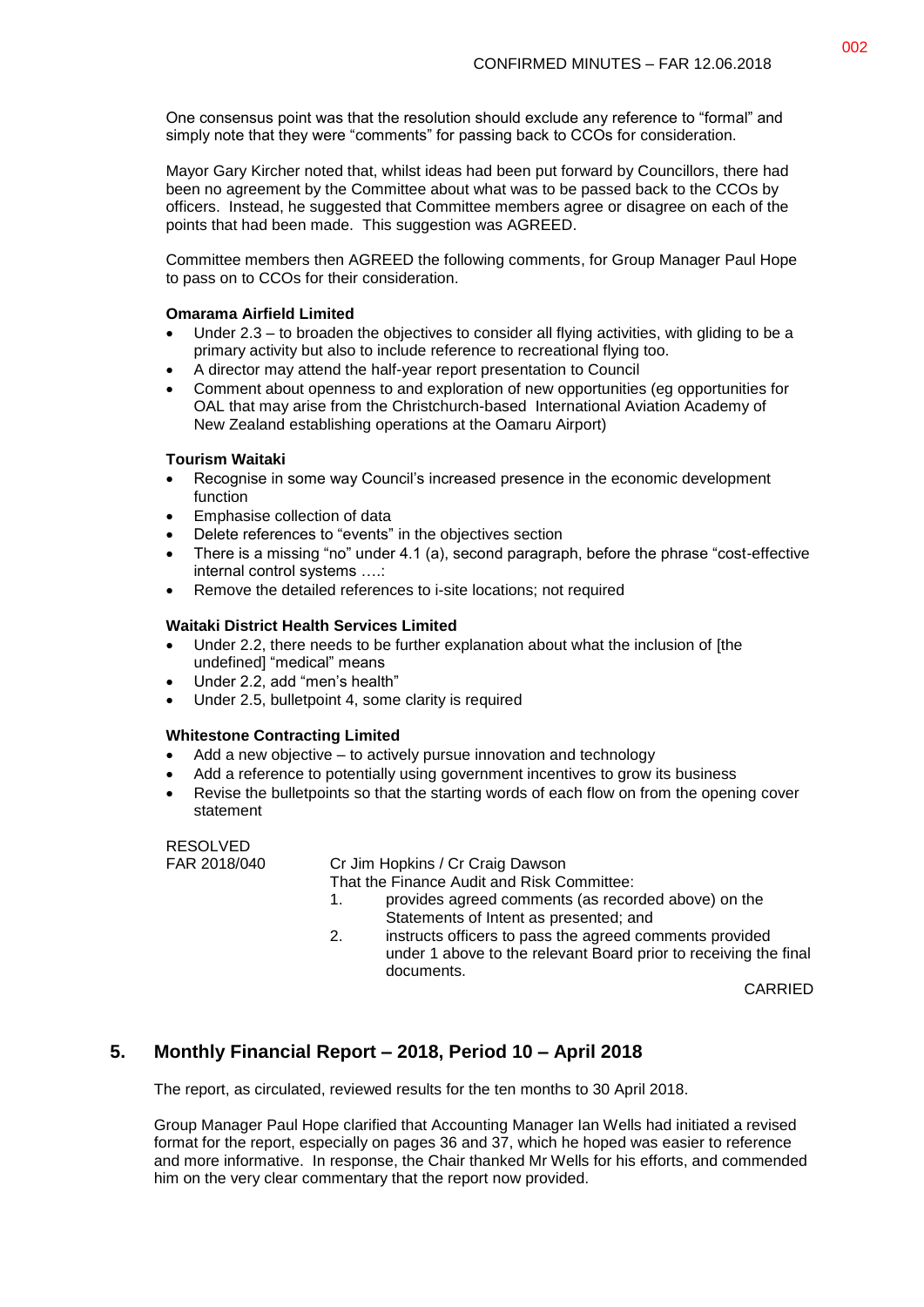The following points were clarified and/or highlighted during discussion on the report:

- The \$2.7m planned expenditure on the RSA Building would be a discussed when the carry forward report is presented in July / August. At that time, Council could decide to carry it forward, park it for now with the option of resurrection in the future if/when legislation enabled that, or keep it going in the meantime.
- There is a project to do remedial work on the breakwater, but an exact timing for the work had not yet been determined.
- It was suggested that some readers of the report may be confused by the fact that some items have a negative variance (eg property) and yet the commentary states that none is "unfavourable". Mr Hope acknowledged this feedback, and advised that better wording would be used in future reports to ensure the commentary was clear to all. ACTION POINT: Accounting Manager
- It was noted that some variances were showing as unfavourable (eg regulatory service) as a result of Council being in a transition phase between the former and new organisational structures. The budgets still reflected the former structure, and the actuals reflected the new one which was implemented in December 2017. The new financial year and associated new budget for it would correct this issue. In the meantime, everything was showing with the relevant organisational group, but there were different categories.

RESOLVED

FAR 2018/041 Cr Jim Hopkins / Cr Jan Wheeler That the Finance, Audit and Risk Committee receives and notes the information.

CARRIED

## **6. Information Services Group Activity Report for the period 1 May to 31 May 2018**

The memorandum, as circulated, provided an update to the Finance, Audit and Risk Committee on Information Services Group activities during the reporting period.

The following points were clarified / highlighted during discussion on the report:

- Staff have been busy with project work and as a consequence, there has been less time available for some operational matters. This is a resourcing issue.
- Staffing the Information Services unit was currently recruiting for two vacancies which have been unfilled for some time. A third potential role is on hold, and remains subject to funding.
- A decision has been made to not proceed with the latest Authority 7.1 upgrade due to some unsuitable changes it would have created. However, staff are considering upgrading to v6.11 as an interim step.
- Work has begun on addressing information security.
- There were indirect opportunity costs associated with the delay in the parcel data cleaning work whilst staff are waiting on the supplier.

RESOLVED

FAR 2018/042 Cr Craig Dawson / Cr Jim Hopkins That the Finance, Audit and Risk Committee receives and notes the information.

CARRIED

## **7. Finance and Corporate Development Group Activity Report for the period 1 May to 31 May 2018**

The memorandum, as circulated, provided an update to the Finance, Audit and Risk Committee on various finance, business development, policy, and health and safety matters during the reporting period.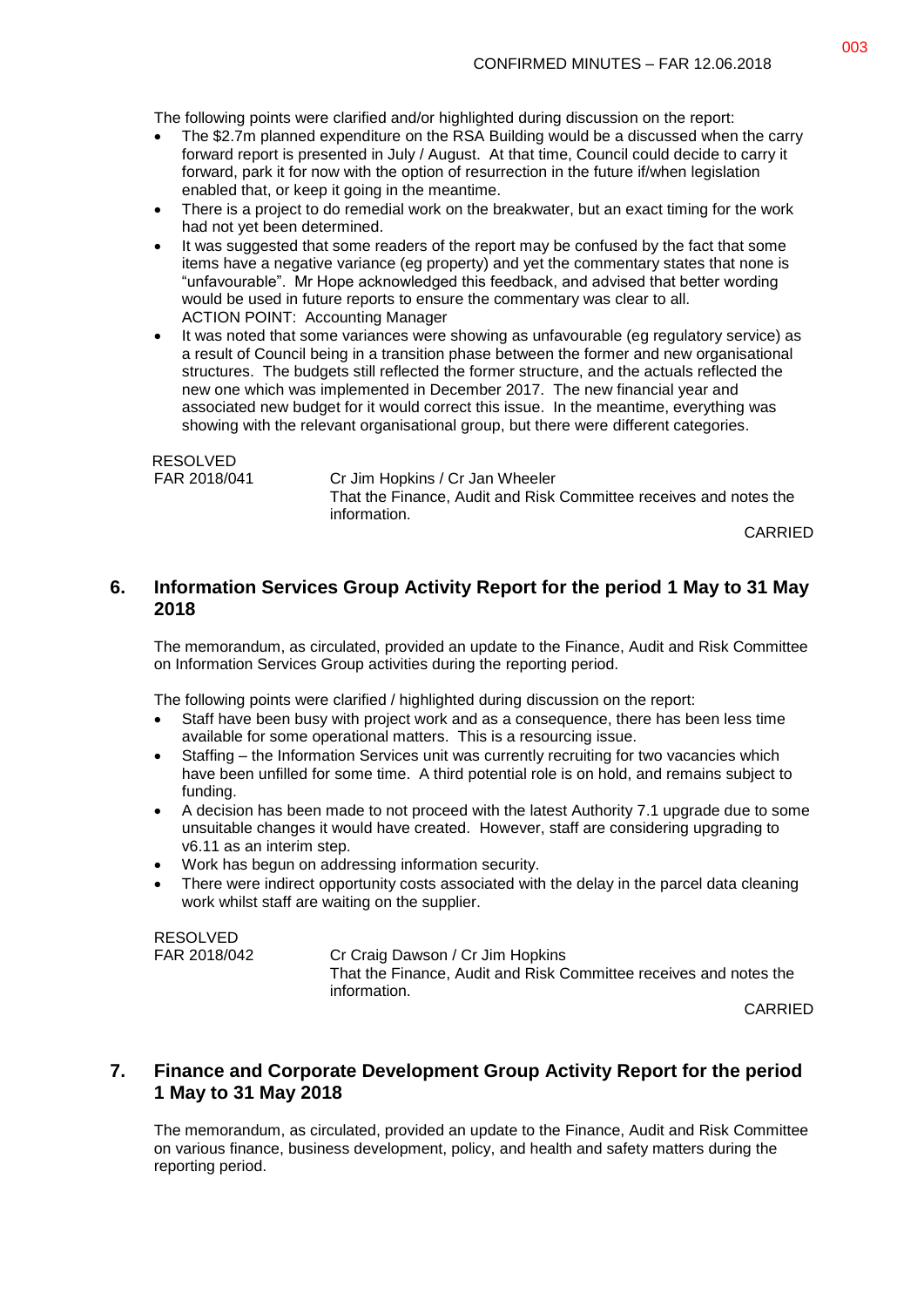| <b>RESOLVED</b> |  |
|-----------------|--|
| FAR 2018/043    |  |

Cr Jim Hopkins / Cr Craig Dawson That the Finance, Audit and Risk Committee receives and notes the information.

CARRIED

The Chair advised his intention to move the meeting into public excluded. The media representative left the meeting.

## **8. Resolution to Exclude the Public**

| <b>RESOLVED</b><br>FAR 2018/044 | Cr Jim Hopkins / Mayor Gary Kircher<br>That the public be excluded from the following part of the proceedings<br>of this meeting, namely:<br>Confirmation of Public Excluded Meeting Minutes 15 May 2018<br>$\bullet$<br>Tourism Waitaki Contract Extension PE<br>$\bullet$<br><b>Rates Collection Update PE</b> |
|---------------------------------|------------------------------------------------------------------------------------------------------------------------------------------------------------------------------------------------------------------------------------------------------------------------------------------------------------------|
|                                 | $\bullet$                                                                                                                                                                                                                                                                                                        |

The general subject of each matter to be considered while the public is excluded; the reasons for passing this resolution in relation to each matter, and the specific grounds under Section 48(1) of the Local Government Official Information and Meetings Act 1987 for the passing of this resolution are as follows:

| General subject of each matter                                                                                                                                          | Reason for passing this resolution in relation to each                                                                                                                                                                                                                                                                                                                                                                                      |
|-------------------------------------------------------------------------------------------------------------------------------------------------------------------------|---------------------------------------------------------------------------------------------------------------------------------------------------------------------------------------------------------------------------------------------------------------------------------------------------------------------------------------------------------------------------------------------------------------------------------------------|
| to be considered                                                                                                                                                        | matter $-$ Section 48(1)                                                                                                                                                                                                                                                                                                                                                                                                                    |
| Public Excluded:<br>9. Confirmation of Public Excluded Meeting<br>Minutes 15 May 2018 PE<br>10. Tourism Waitaki Contract Extension PE<br>11. Rates Collection Update PE | To protect the privacy of natural persons.<br>Section $48(1)(a)$<br>(The disclosure of the information would cause)<br>unnecessary personal embarrassment to the persons<br>concerned.)<br>To enable the Council to carry out commercial<br>negotiations without prejudice or disadvantage.<br>Section $48(l)(a)$<br>(Premature disclosure of the information would<br>detrimentally affect the Council's position in the<br>negotiations.) |

These resolutions are made in reliance on Section 48(1) of the Local Government Official Information and Meetings Act 1987 and the particular interest or interests protected by Section 6 or Section 7 of the Act or Section 6 or Section 7 or Section 9 of the Official Information Act 1982, as the case may require, which would be prejudiced by holding of the whole or the relevant part of the proceedings of the meeting in public are as shown above (in brackets) with respect to each item."

CARRIED

**Refer to Public Excluded Minutes**

### **Resolution to Return to the Public Meeting**

RESOLVED

FAR 2018/051 Cr Jim Hopkins / Cr Craig Dawson That the Finance, Audit and Risk Committee resumes in open meeting and decisions made in the public excluded session are confirmed and made public as and when required.